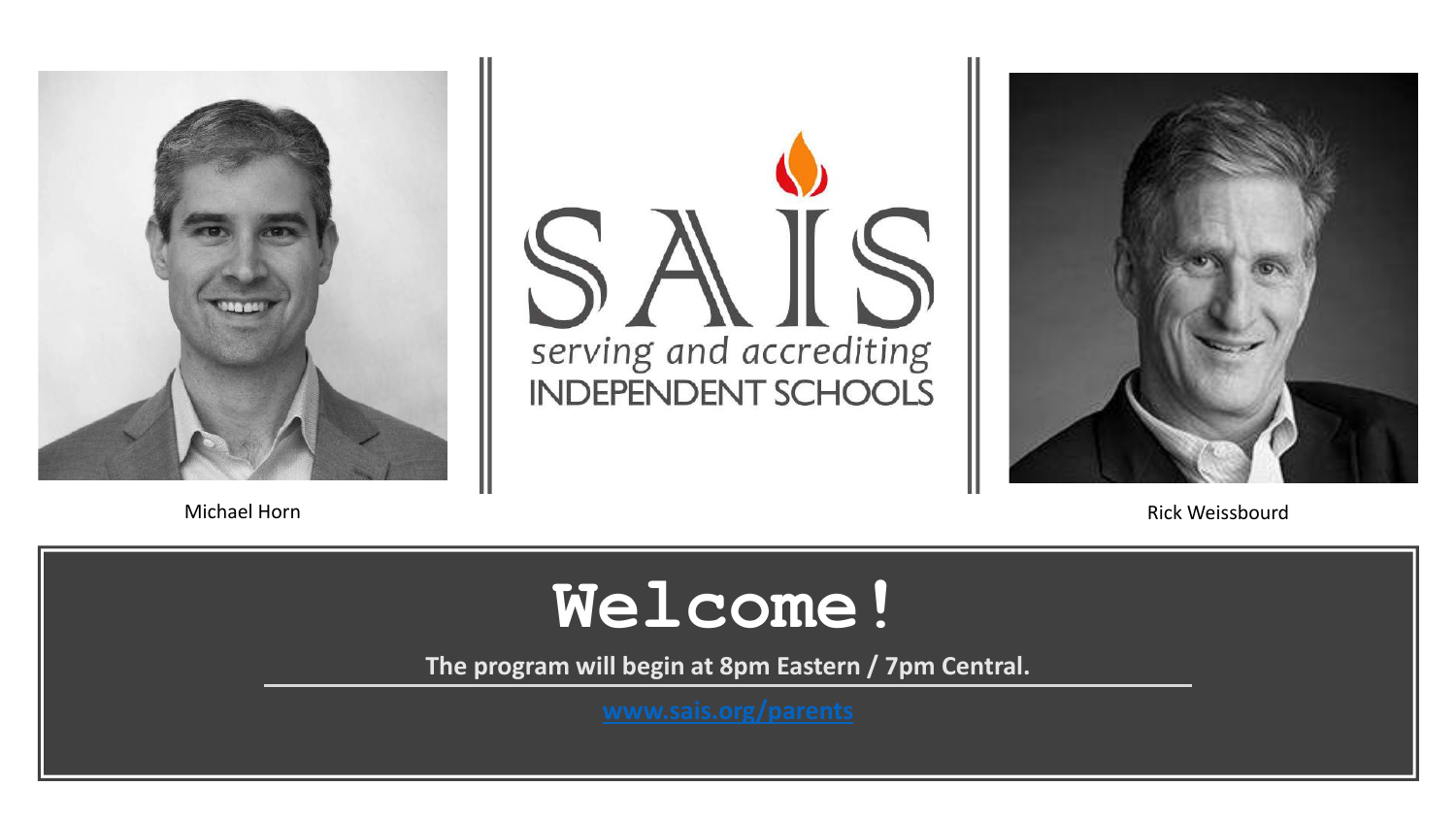### Housekeeping

- Everyone is muted given the size of this group
- Please use the chat feature for discussion and the Q&A feature for questions
- You can "up vote" questions already asked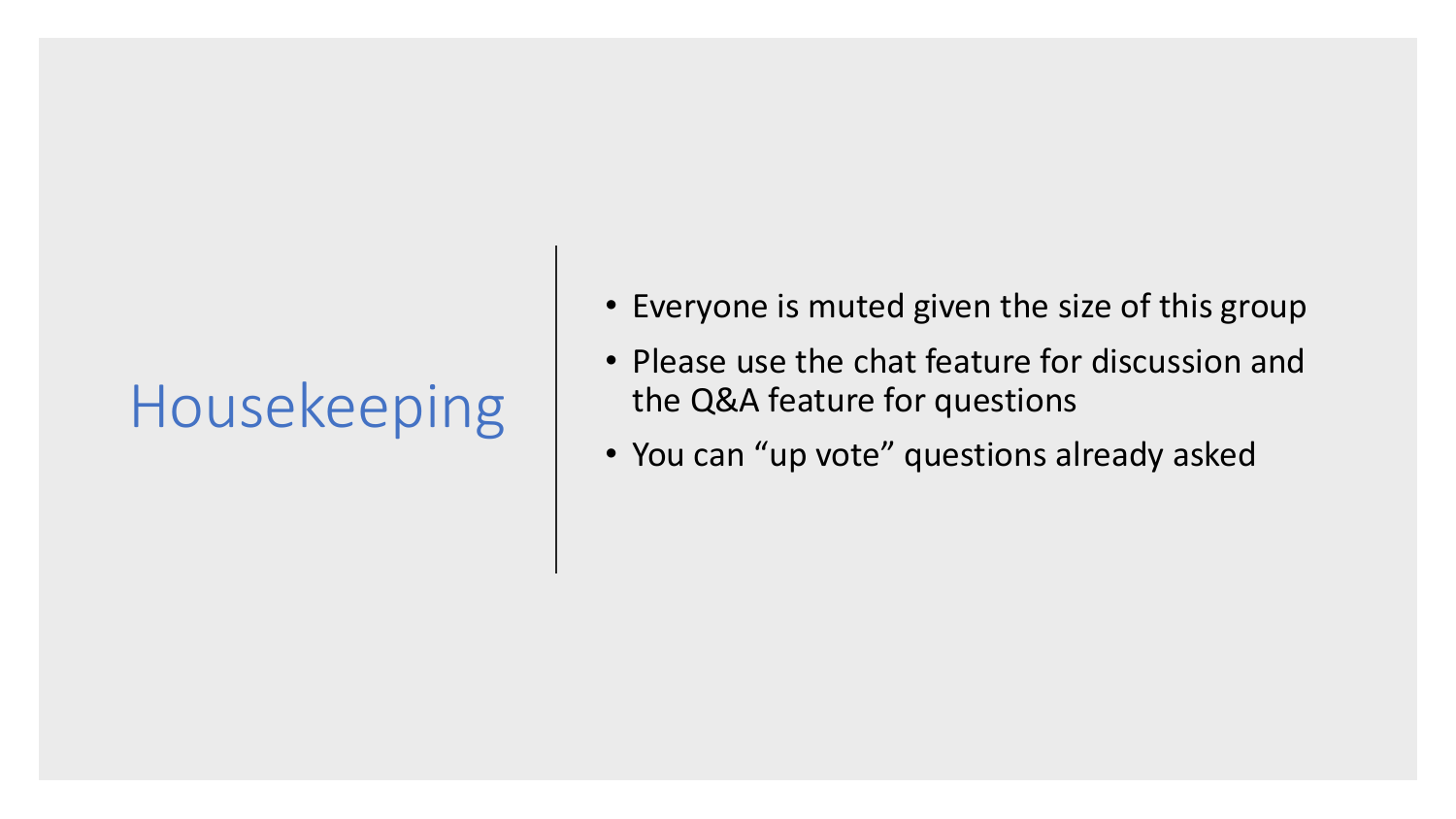### To start

- *There are many "unknowns" and there will be for a while.*
- Colleges do not generally know what next year will look like for incoming freshman
- Admissions officers do not generally know what the next admissions cycle will look like
- College counselors do not generally know what the next admissions cycle will look like
- For this reason
	- We will lay some groundwork
	- Have some general questions
	- Take questions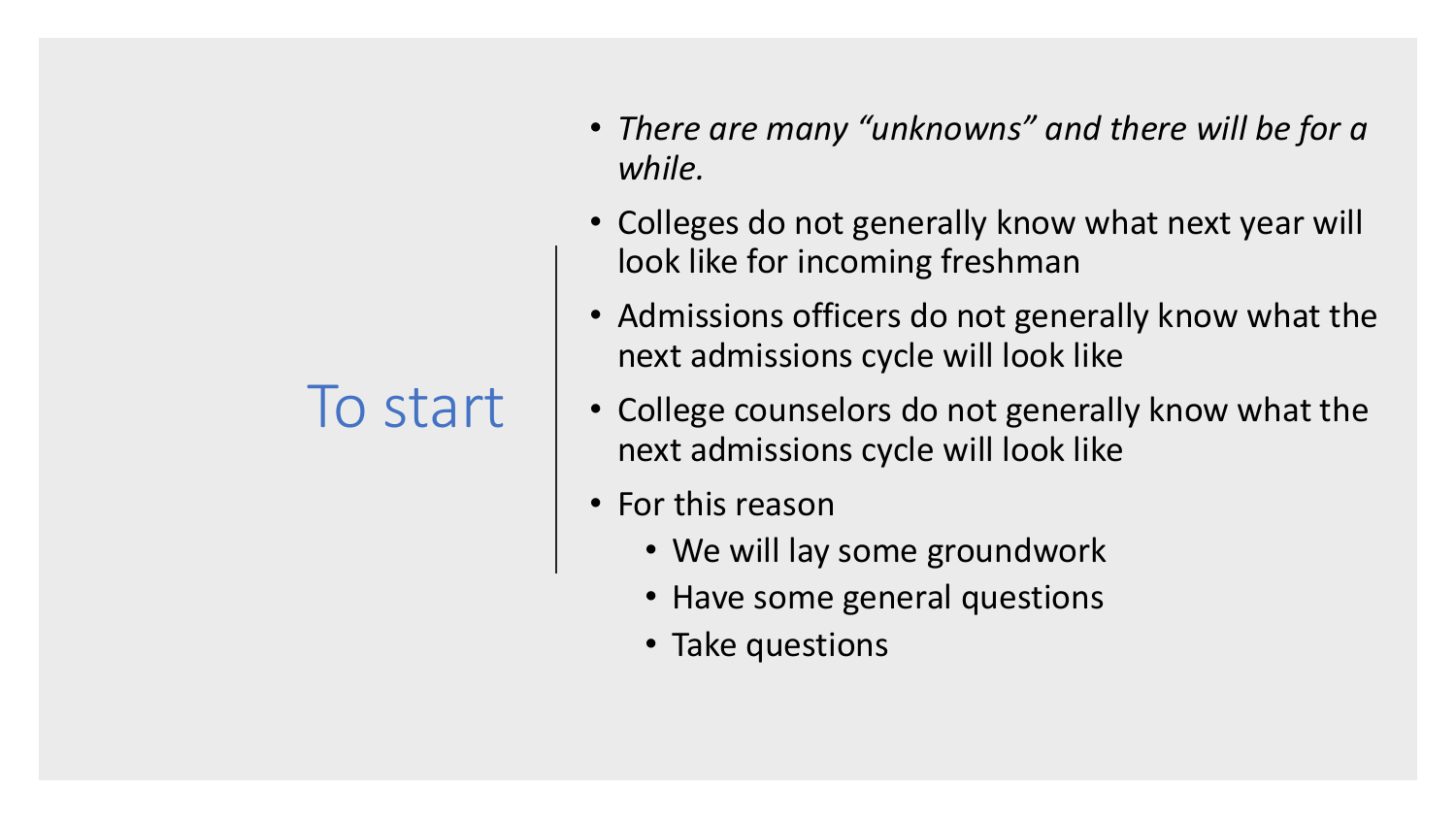

### What were we seeing in higher education?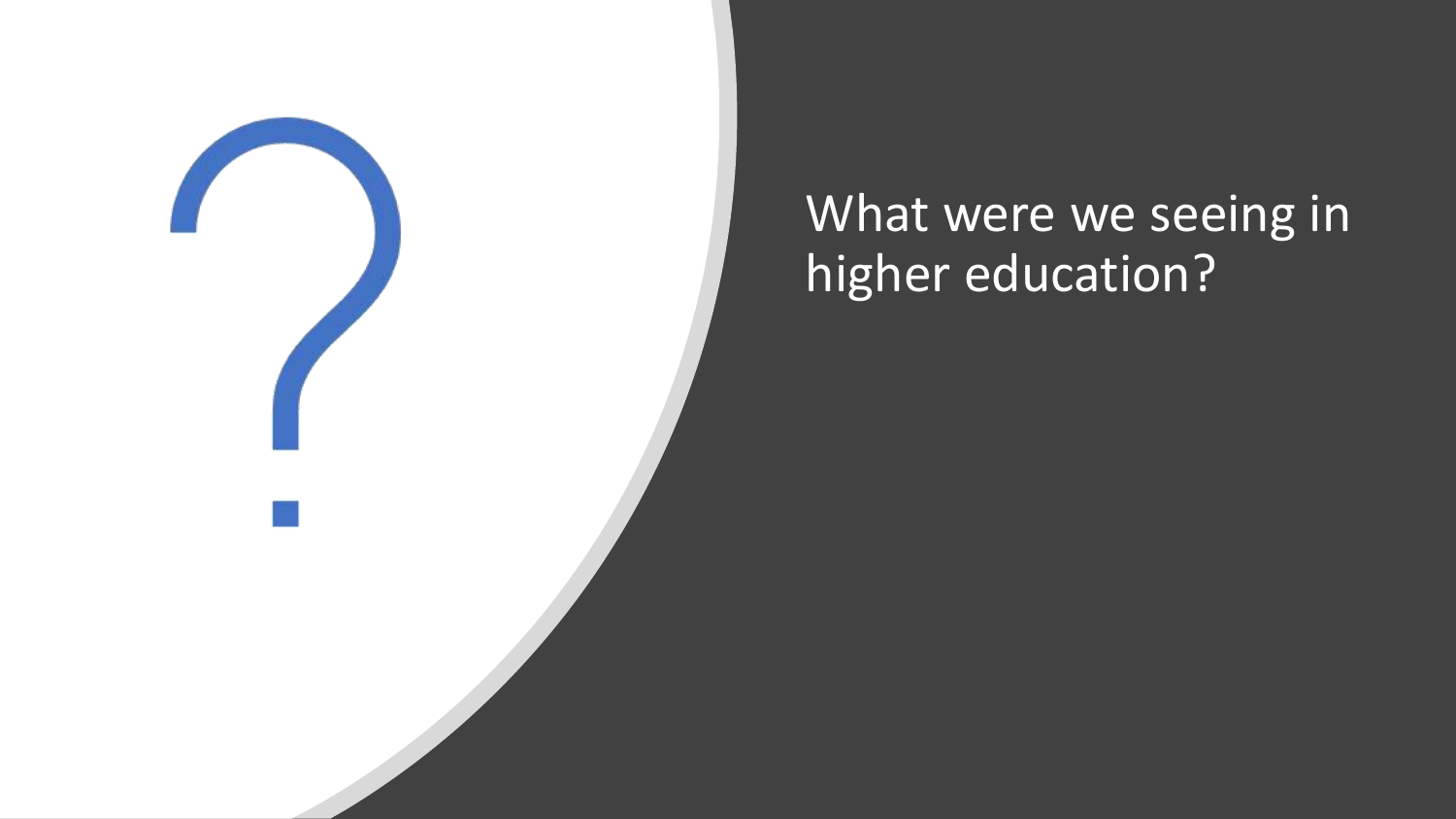#### Lowest US fertility rate since 1978



Births per woman 1960-2017

Source: CDC/World Bank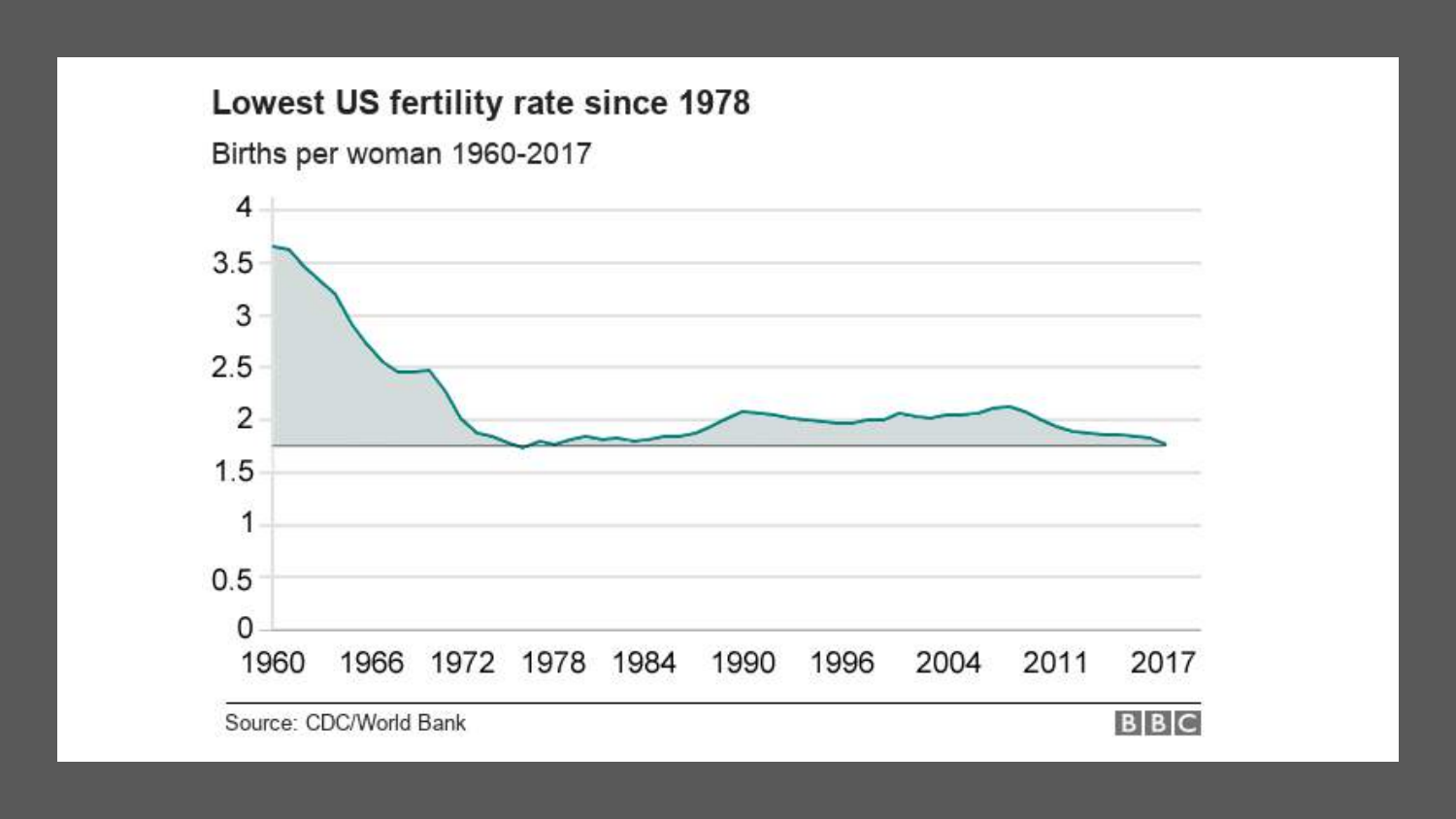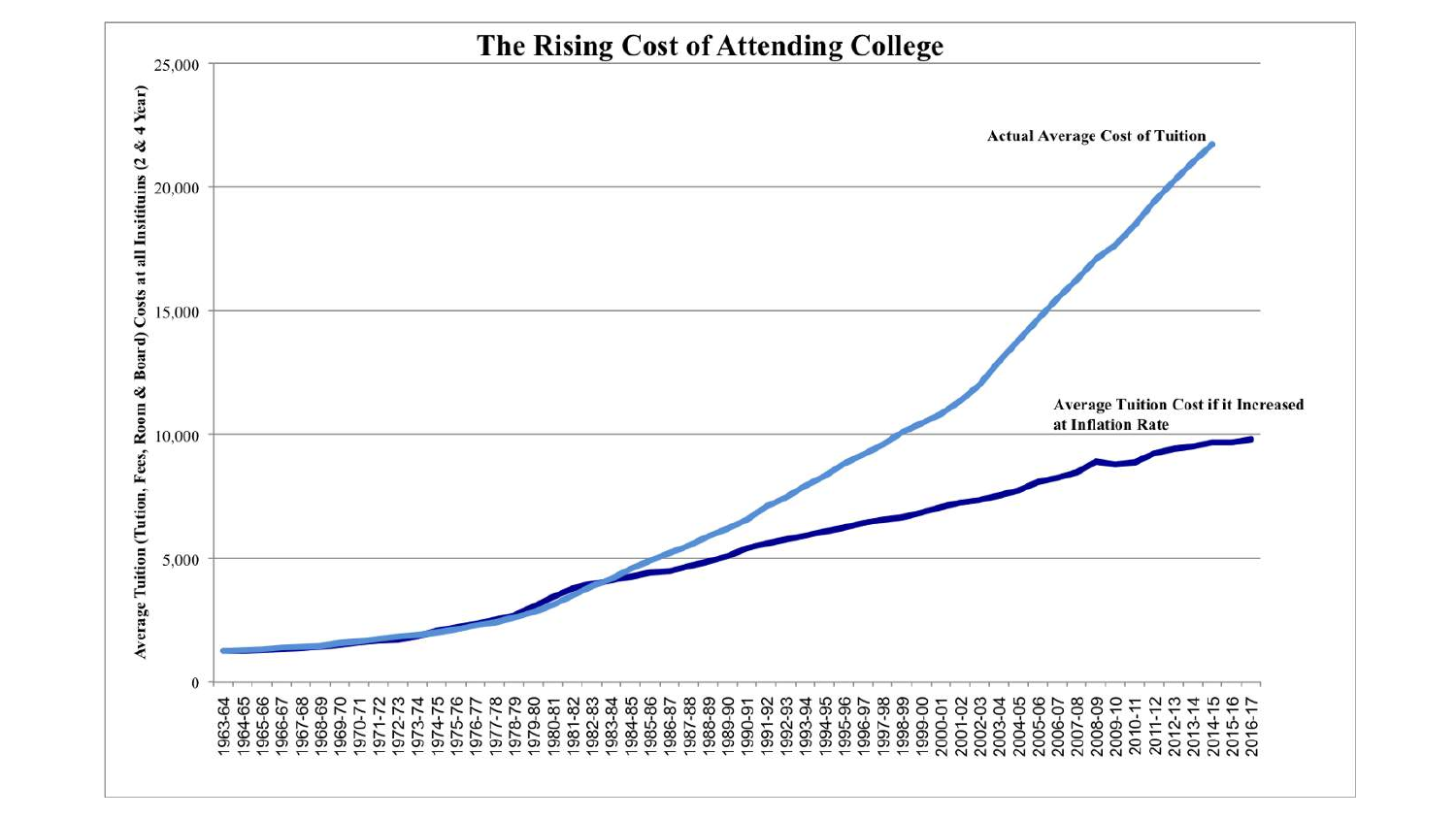

### **The Great Enrollment Crash**

医静

Students aren't showing up. And it's only going to get worse.

**By BILL CONLEY**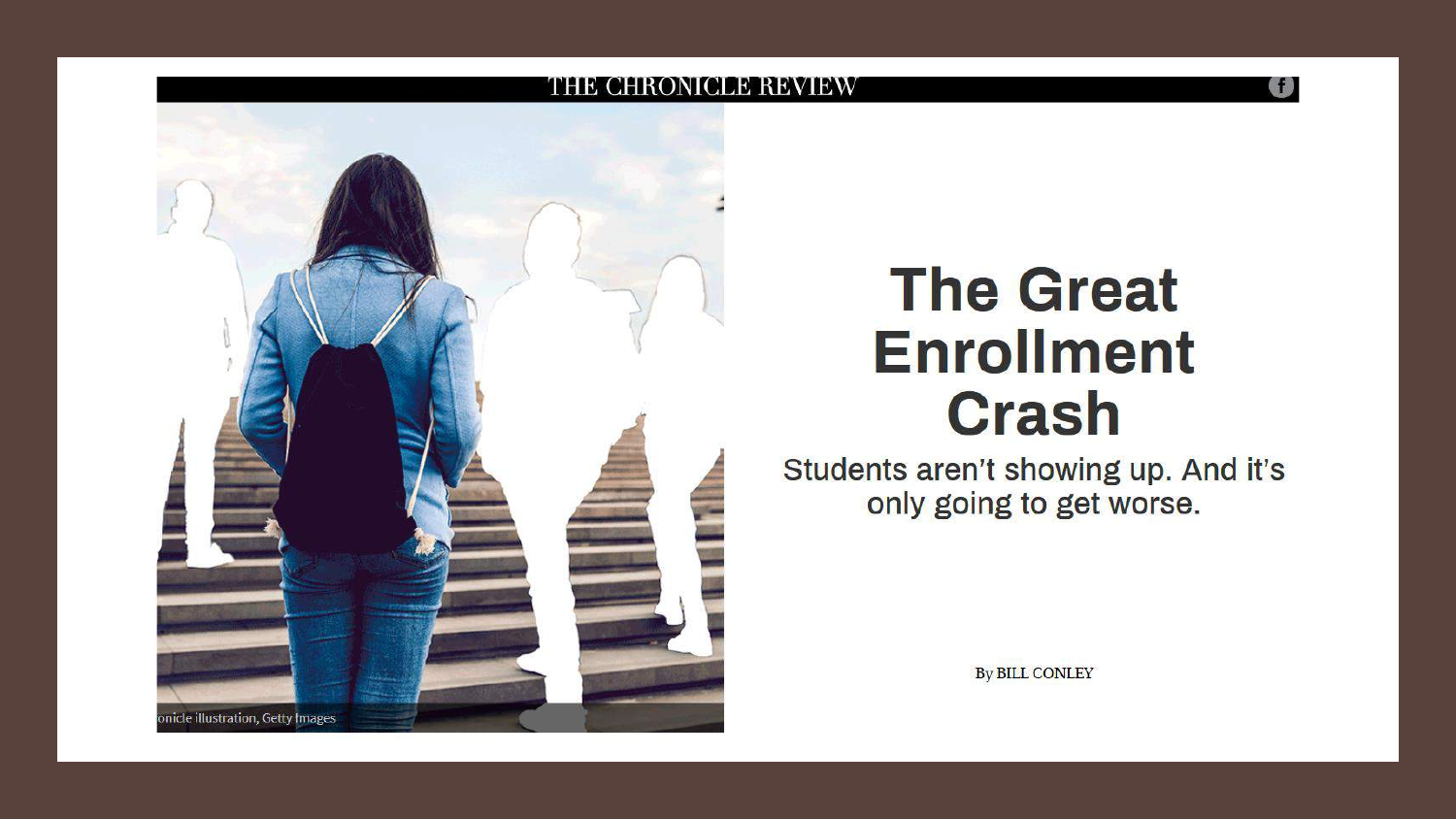### Bucknell

- 2018 Set an aggressive target of 980 (40 more first-year students than in 2017)
- Yield model indicated admit pool + 30 to 35 students from the wait list, safely land by the first day of fall classes.
- May 2. The enrollment-deposit spigot went dry, considerably short of our goal. As it turned out, we would need to enroll about 100 students from our wait list.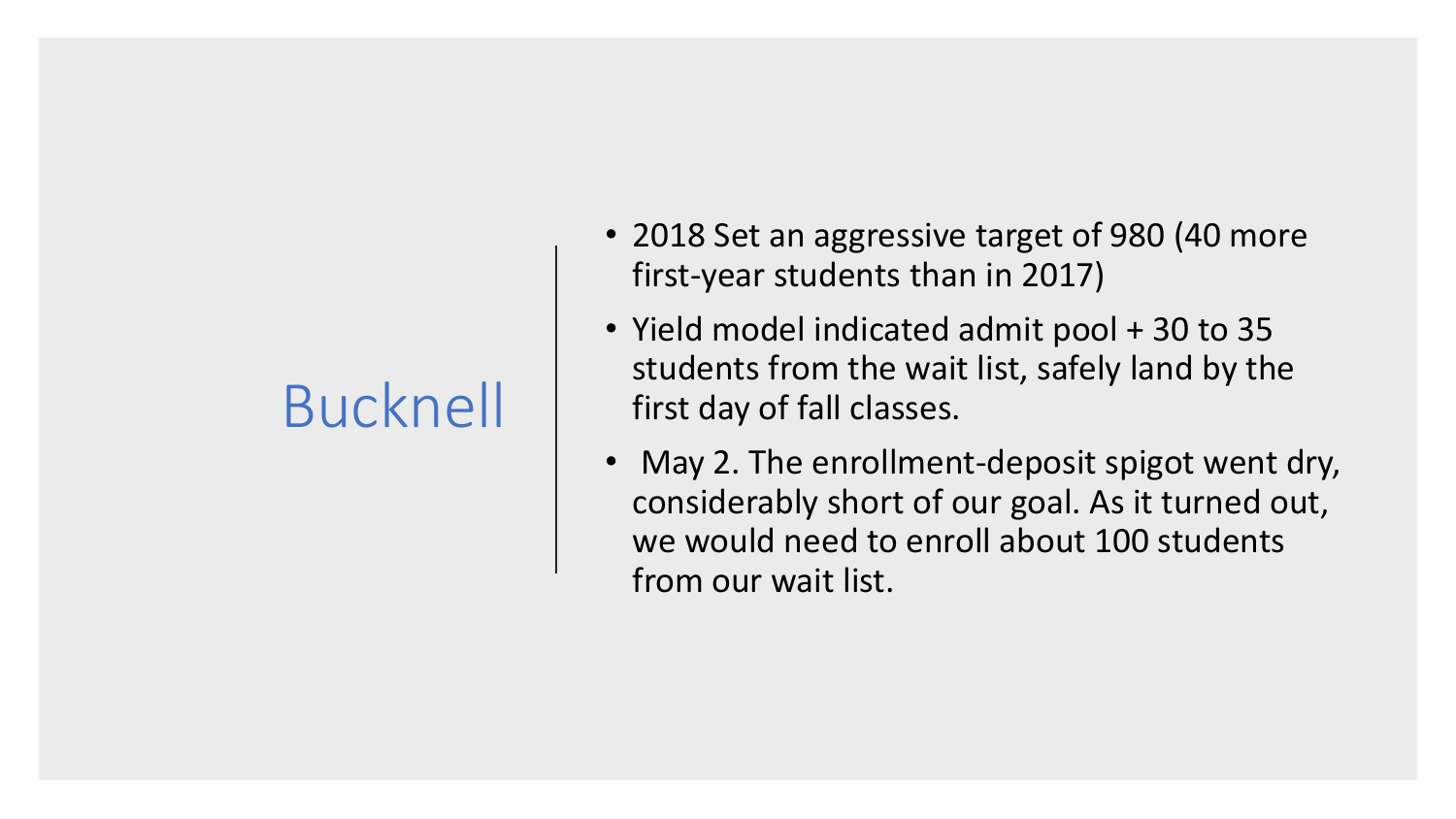### Not so full?



After the May 1 deadline, colleges can use a "still open for business" status alerting that there's still time to submit an application.



For classes entering between 2014 and 2016, the average number of colleges considering post deadline apps was 436.



2016-2019 The average was 554 — a **27% increase**.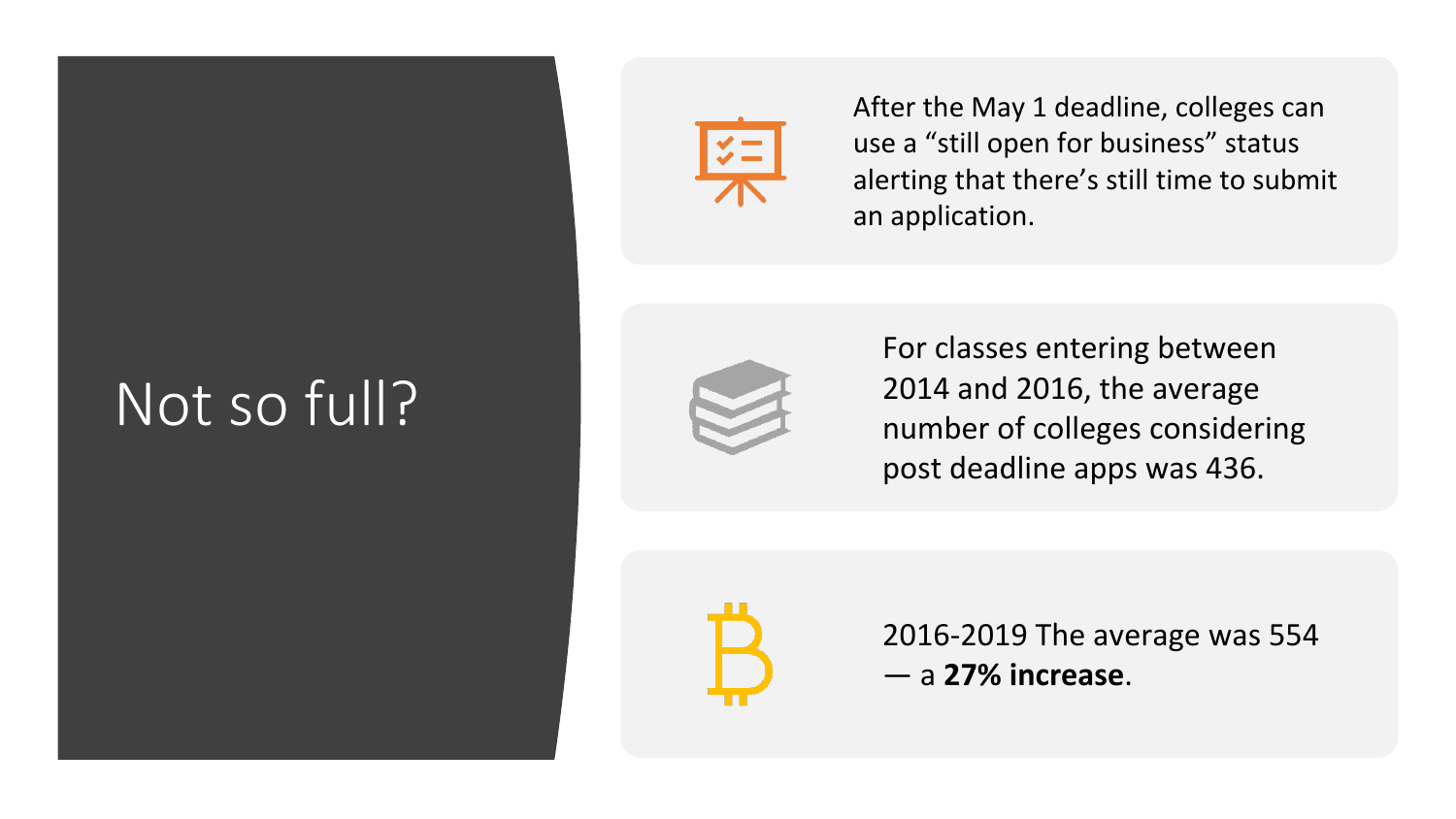#### **Non-Resident Admission Index**

|      |     | <b>GPA</b> |     | <b>Non-Resident Scholarship/Admission Index</b> |     |     |            |         |                             |     |     |      |     |     |     |            |     |       |           |     |
|------|-----|------------|-----|-------------------------------------------------|-----|-----|------------|---------|-----------------------------|-----|-----|------|-----|-----|-----|------------|-----|-------|-----------|-----|
| SAT  | ACT | 4.0        | 3.9 | 3.8                                             | 3.7 | 3.6 | 3.5        | 3.4     | 3.3                         | 3.2 | 3.1 | 3.0  | 2.9 | 2.8 | 2.7 | 2.6        | 2.5 | 2.4   | $2.3$ 2.2 |     |
| 1600 | 36  | 142        | 140 | 139                                             | 137 | 135 |            |         | 133 132 130 128 126 124 123 |     |     |      |     | 121 | 119 | 117        | 116 | $114$ | 112       | 110 |
| 1580 | 35  | 140        | 138 | 137                                             | 135 | 133 |            | 131 130 | 128                         | 126 | 124 | 122. | 121 | 119 | 117 | 115        | 114 | 112   | 110       | 108 |
| 1530 | 34  | 138        | 136 | 135                                             | 133 | 131 | 129        | 128     | 126                         | 124 | 122 | 120  | 119 | 117 | 115 | 113        | 112 | 110   | 108       | 106 |
| 1460 | 33  | 136        | 134 | 133                                             | 131 | 129 | 127        | 126     | 124                         | 122 | 120 | 118  | 117 | 115 | 113 | $^{\rm m}$ | 110 | 108   | 106       | 105 |
| 1440 | 32  | 134        | 132 | 131                                             | 129 | 127 | 125        | 124     | 122                         | 120 | 118 | 116  | 115 | 113 | 111 | 109        | 108 | 106   | 105       | 103 |
| 1360 | 31  | 133        | 131 | 130                                             | 128 | 126 | 124        | 123     | 121                         | 119 | 117 | 115  | 114 | 112 | 110 | 108        | 107 | 105   | 103       | 101 |
| 1320 | 30  | 131        | 129 | 128                                             | 126 | 124 | 122        | 121     | 119                         | 117 | 115 | 113  | 112 | 110 | 108 | 106        | 105 | 103   | 101       | 99  |
| 1280 | 29  | 129        | 127 | 126                                             | 124 | 122 | 120        | 119     | 117                         | 115 | 113 | 111  | 110 | 108 | 106 | 104        | 103 | 101   | 99        | 98  |
| 1240 | 28  | 127        | 125 | 124                                             | 122 | 120 | 118        | 117     | 115                         | 113 | 111 | 109  | 108 | 106 | 104 | 102        | 101 | 99    | 98        | 96  |
| 1210 | 27  | 126        | 124 | 123                                             | 121 | 118 | 117        | 116     | 114                         | 112 | 110 | 108  | 107 | 105 | 103 | 101        | 100 | 98    | 96        | 94  |
| 1170 | 26  | 124        | 122 | 121                                             | 119 | 117 | 115        | 114     | 112                         | 110 | 108 | 106  | 105 | 103 | 101 | 99         | 98  | 96    | 94        | 92  |
| 1140 | 25  | 122        | 120 | 119                                             | 117 | 115 | 113        | 112     | 110                         | 108 | 106 | 104  | 103 | 101 | 99  | 97         | 96  | 94    | 92        | 90  |
| 1100 | 24  | 120        | 118 | 117                                             | 115 | 113 | $^{\rm m}$ | 110     | 108                         | 106 | 104 | 102  | 101 | 99  | 97  | 95         | 94  | 92    | 90        | 88  |
| 1060 | 23  | 118        | 116 | 115                                             | 113 | 111 | 109        | 108     | 106                         | 104 | 102 | 101  | 99  | 97  | 95  | 94         | 92  | 90    | 88        | 96  |
| 1030 | 22  | 117        | 115 | 114                                             | 112 | 110 | 108        | 107     | 105                         | 103 | 101 | 99   | 98  | 96  | 94  | 92         | 91  | 89    | 87        | 85  |
| 990  | 21  | 115        | 113 | 112                                             | 110 | 108 | 106        | 105     | 103                         | 101 | 99  | 97   | 96  | 94  | 92  | 91         | 89  | 87    | 85        | 83  |
| 950  | 20  | 113        | 111 | 110                                             | 108 | 106 | 104        | 103     | 101                         | 99  | 97  | 95   | 94  | 92  | 90  | 88         | 87  | 85    | 83        | 81  |
| 910  | 19  | m          | 109 | 108                                             | 106 | 104 | 102        | 101     | 99                          | 97  | 95  | 93   | 92  | 90  | 88  | 86         | 85  | 83    | 81        | 79  |
| 860  | 18  | 109        | 107 | 106                                             | 104 | 102 | 100        | 99      | 97                          | 95  | 93  | 91   | 90  | 88  | 86  | 84         | 83  | 81    | 79        | 77  |
| 820  | 17  | 108        | 106 | 105                                             | 103 | 101 | 99         | 98      | 96                          | 94  | 92  | 90   | 89  | 87  | 95  | 83         | 82  | 80    | 78        | 76  |
| 770  | 16  | 106        | 104 | 103                                             | 101 | 99  | 97         | 96      | 94                          | 92  | 90  | 88   | 87  | 85  | 83  | 81         | 80  | 78    | 76        | 74  |

\* This index is to be used as an estimate only. Exact scholarship awards will be finalized upon your admission to SUU.



### **Southern** Utah Univ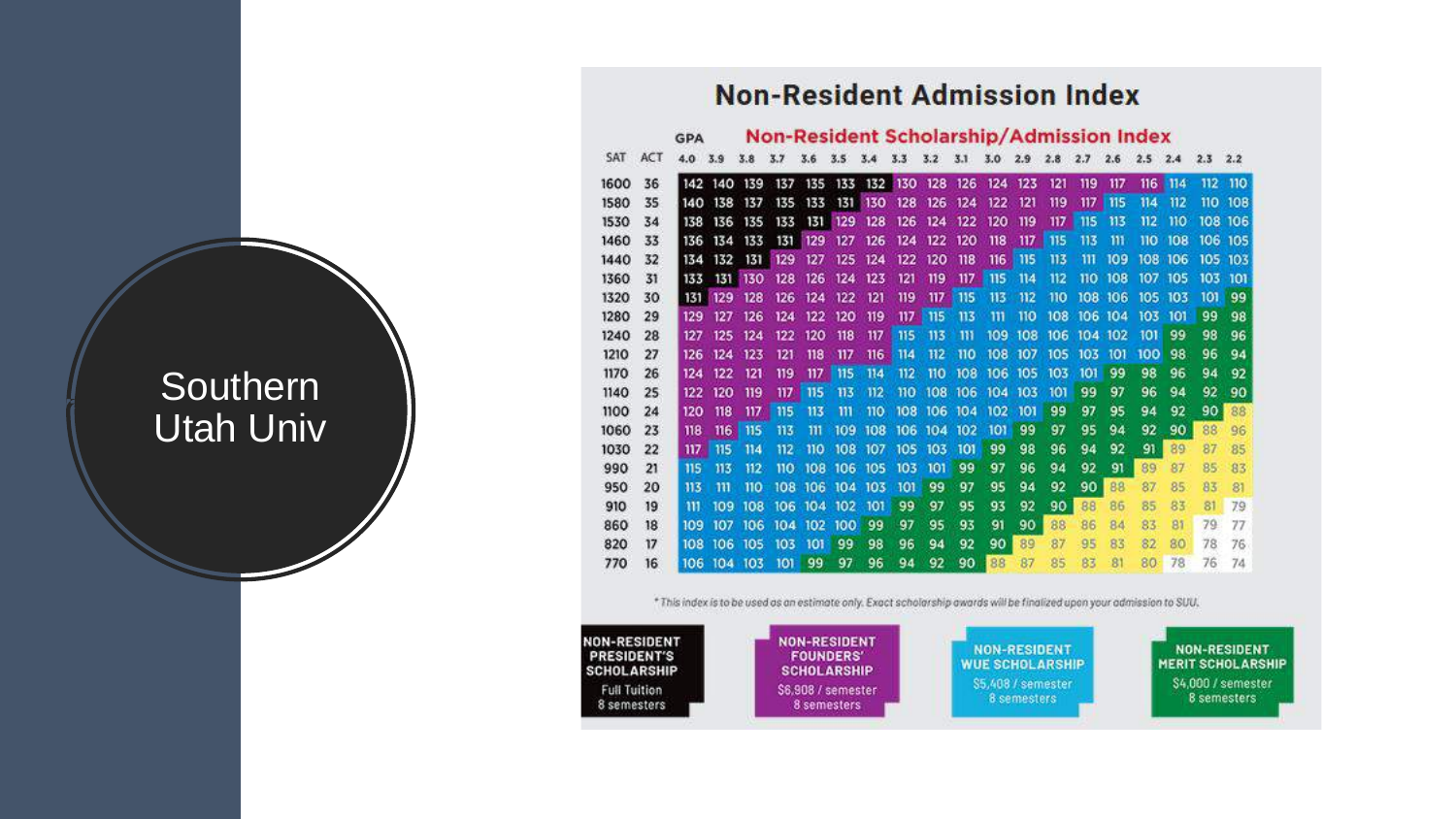### **VIRGINIA TECH STUDENTS OFFERED \$1,000 TO** DEFER ADMISSION DUE TO OVER-ENROLLMENT

BY JENNI FINK ON 6/3/19 AT 12:51 PM EDT

**U.S.** 

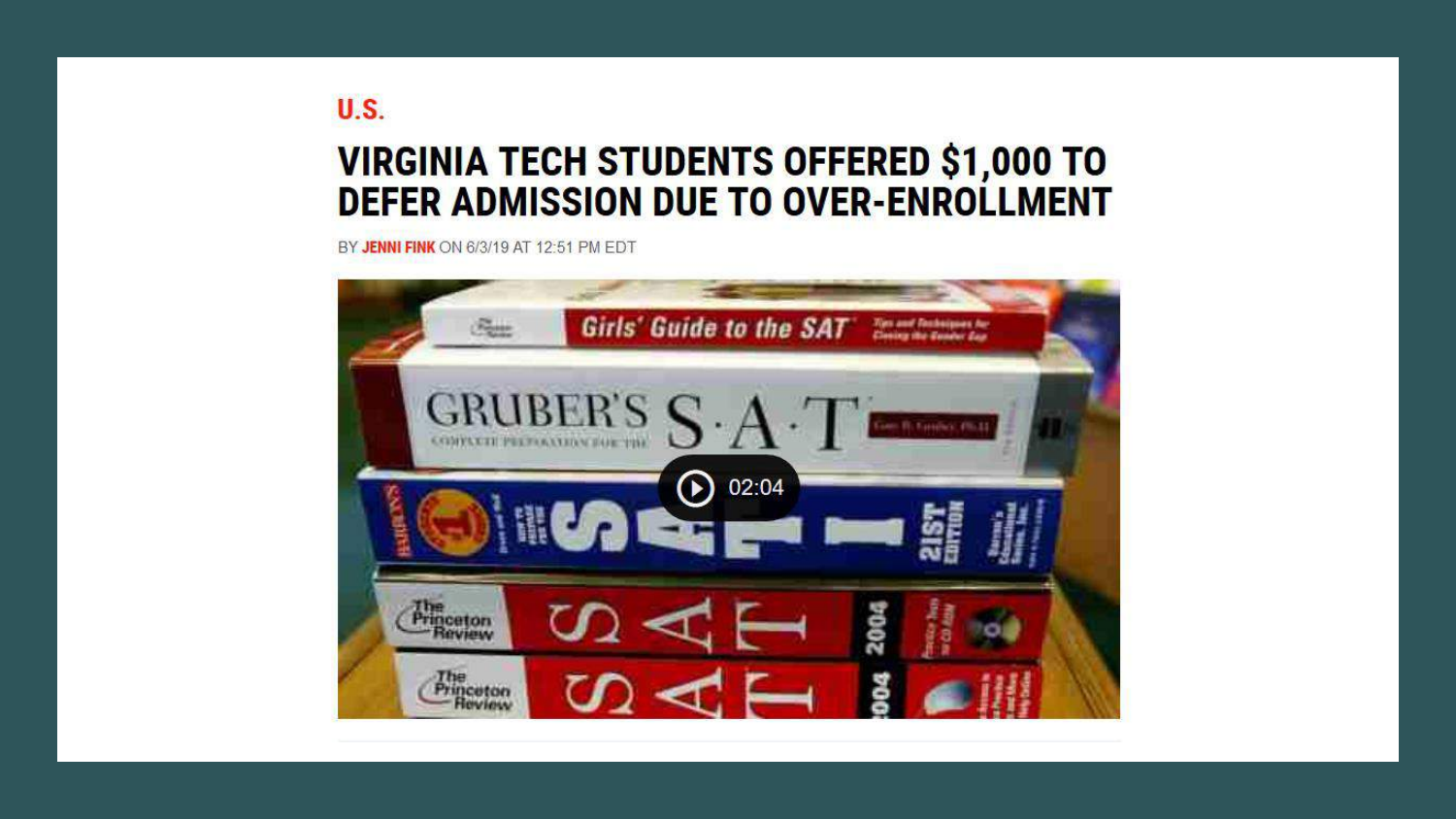### Admissions Plot Twist…

- DOJ antitrust division settlement with NACAC
- Opens up recruitment until last minute
- Opens up recruitment of former applicants
- Opens up incentives for early decision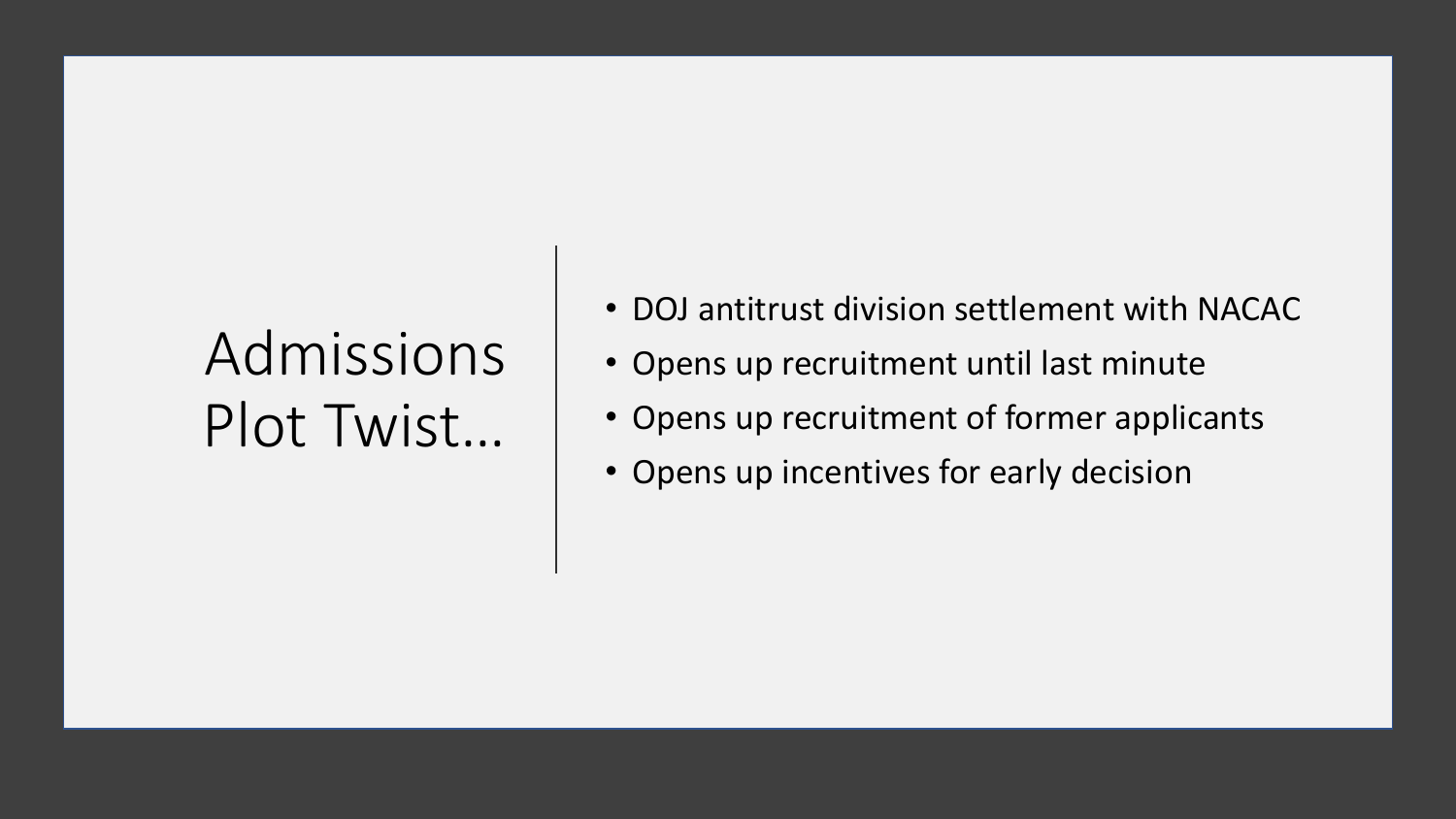### Higher Education and COVID-19

- Many institutions have lost millions of dollars
- Refund of room and board, but also loss of auxiliary income
	- Sports events
	- Summer programs
	- Additional programs and fees during the year
	- International students
	- Students with financial uncertainty
- Some federal and state funding will be available
- Belt-tightening and hiring / salary freezes across the board
- Project pauses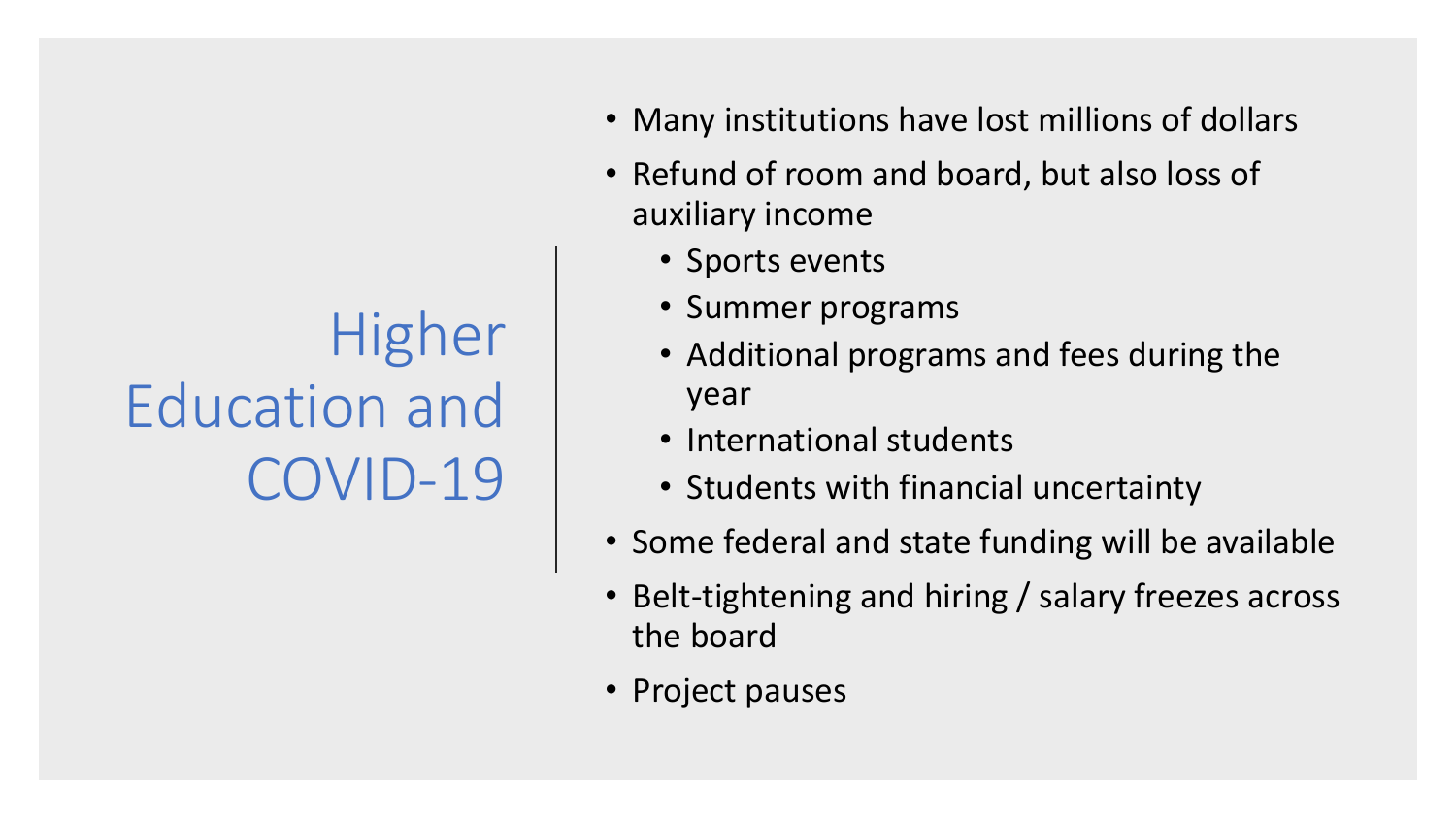# Will some colleges close?

- Yes. Particularly if already imperiled beforehand
- In-state schools will face ongoing funding issues as states struggle with budgets
- Important to understand where the colleges you are considering are on the financial spectrum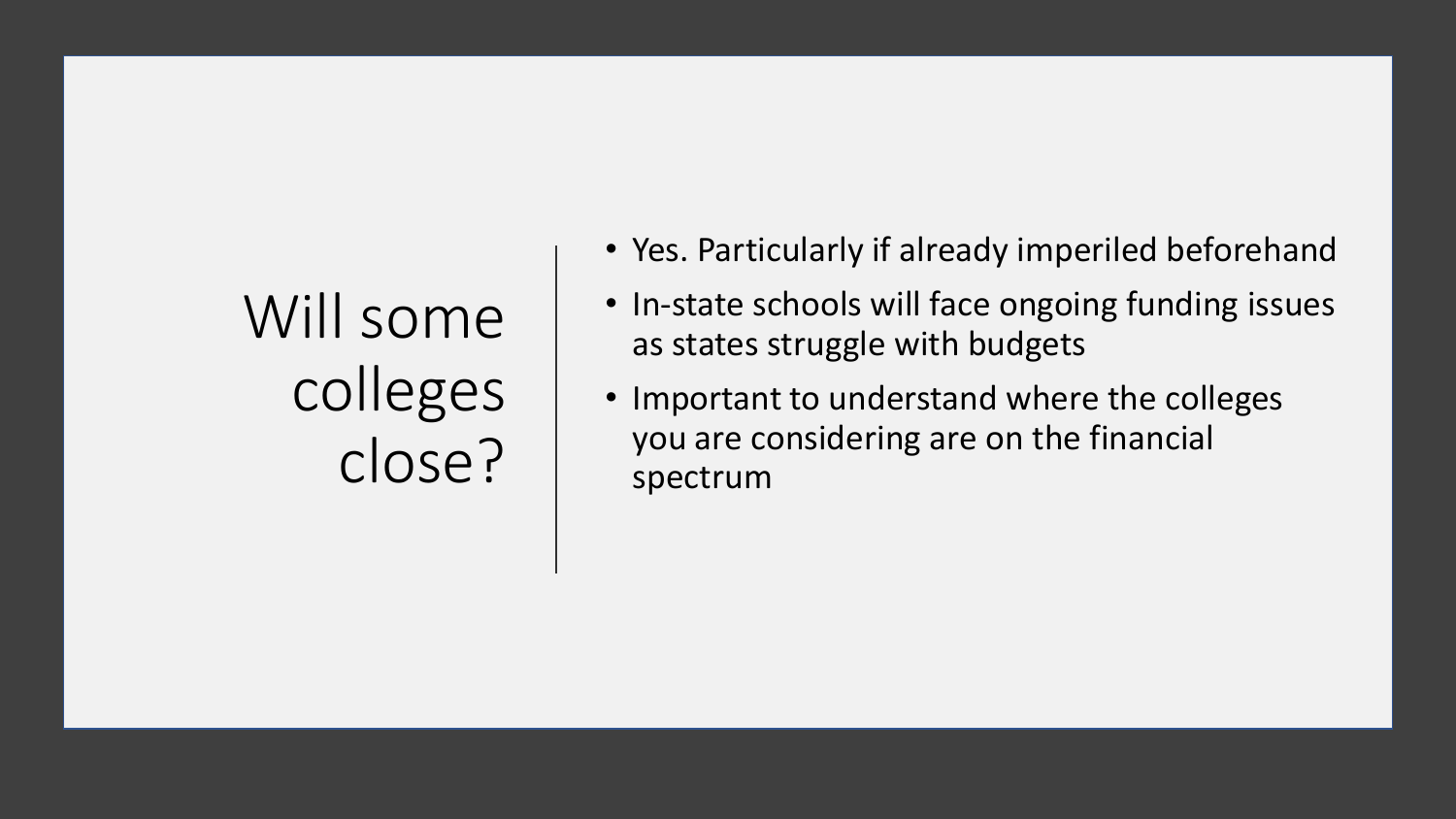### College Admissions Before COVID-19

- GPA
- SAT or ACT
- "Rigor" APs, IBs, etc.
- Community service / involvement
- Extracurricular activities / Sports
- "Fit"
- Most colleges have a "number" that needs to be met.
	- Depending on strength of other skills / traits / strengths might be lower
	- Even with everything perfectly aligned, still might not get in
- Massive upswing in applications through Common App made for confusion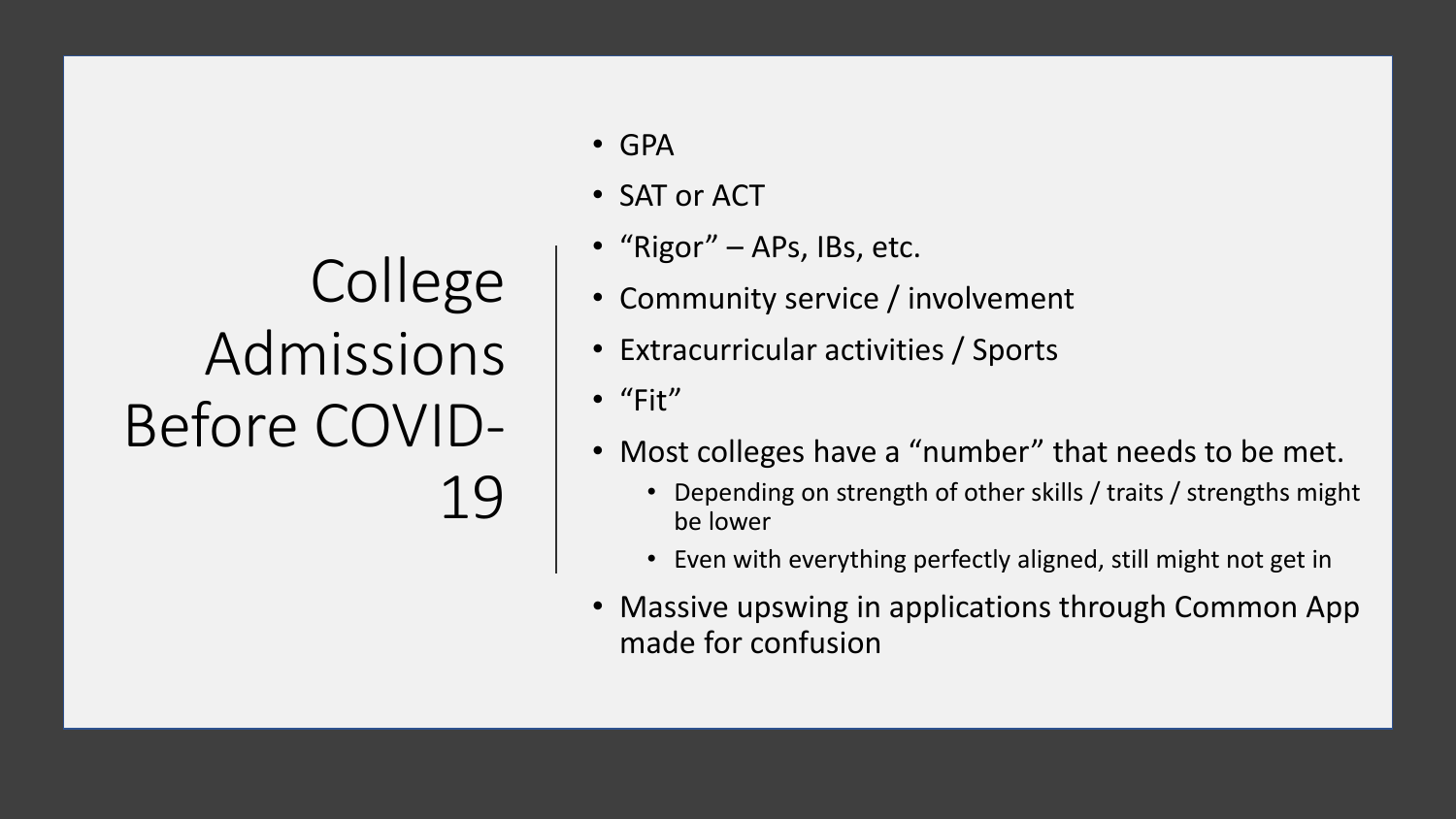Where College Admissions have been trending Pre-COVID 19

- Concern for student health and outlook
- More focus on what is important in the higher education experience: value add
	- [Gallup Study](https://news.gallup.com/poll/168848/life-college-matters-life-college.aspx)
	- Colleges and universities reinventing themselves
- More focus on different traits in students
- More mission driven selection
- More character considerations / assessment
- Consideration of student backgrounds (in every sense)
- Less on the number of activities, more on the quality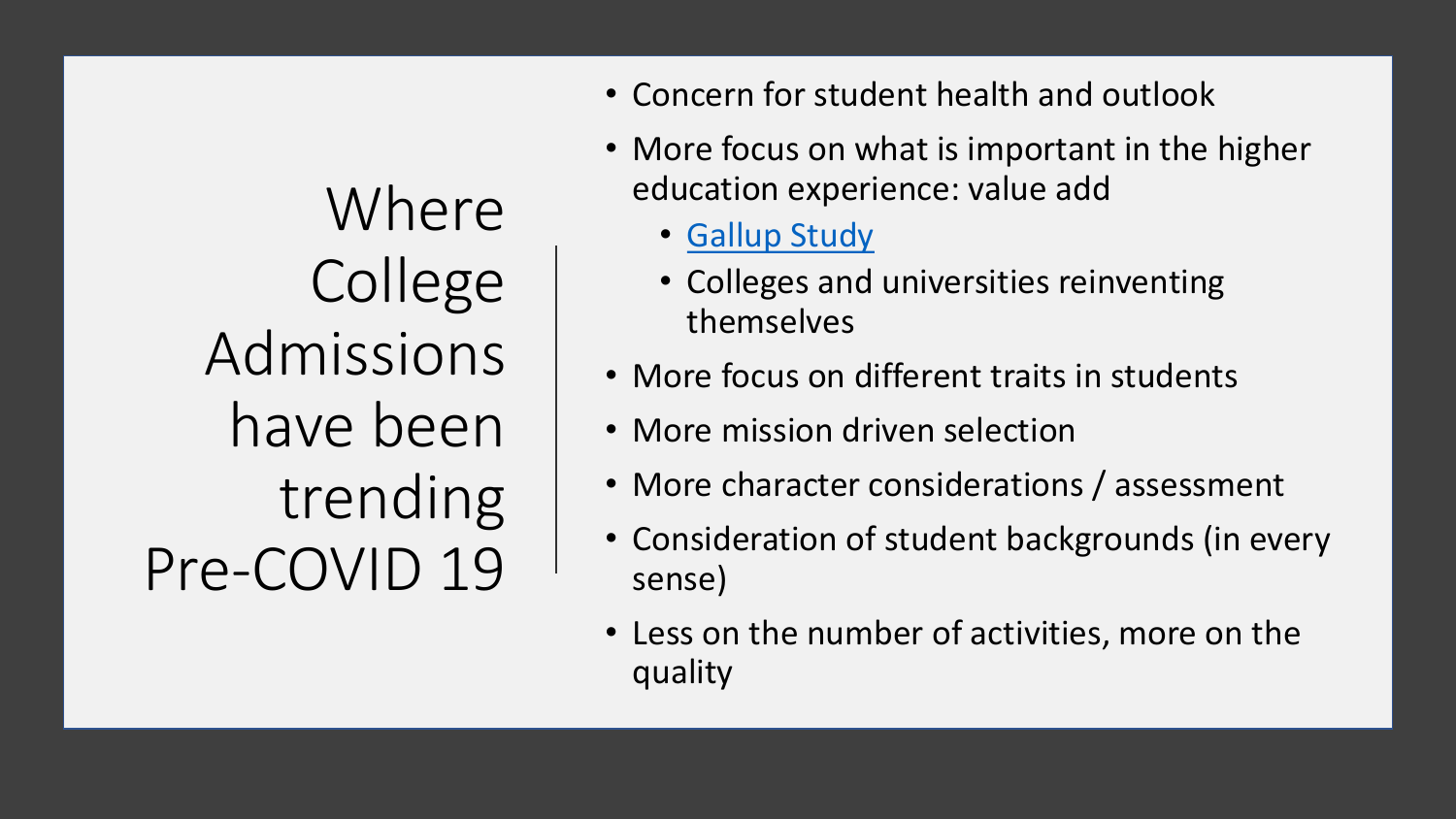College Admissions Now: High School Seniors

- Unexpected family financial concerns
- States holding the line on state scholarships
- Reality of starting online in the fall
- Students staying closer to home
- Deferring
- Starting local, transferring national / international
- Considering the financial wherewithal of the institution
- Considering the quality of the online experience
- Schools going to their waitlists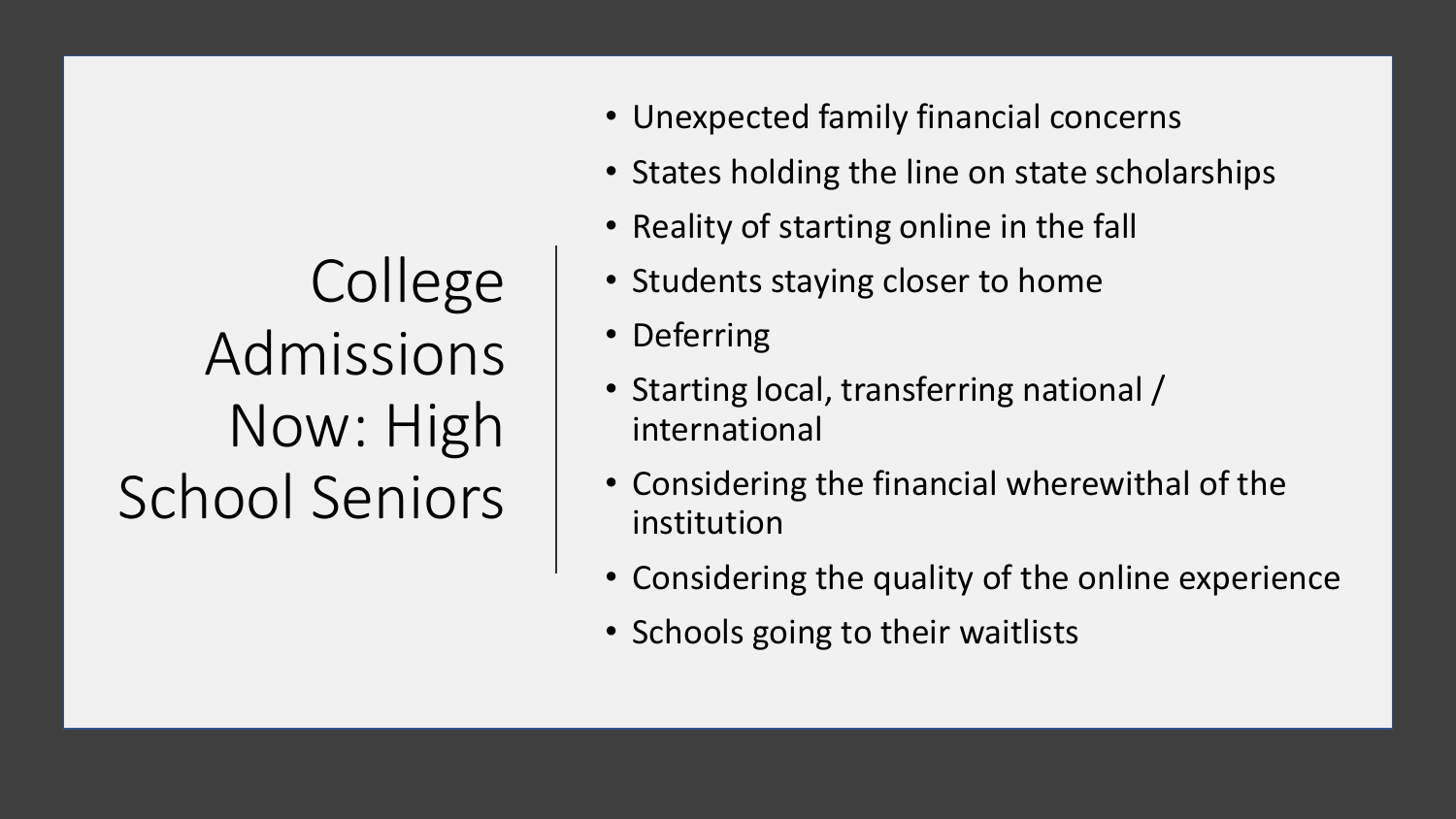

### What might colleges do this year?

- You might see schools offer an across the board scholarship of \$x to share the risk
- You might see schools taking deferment off the table
- You might see start of academic year pushed back three or more months
- You might see semesters split in concentrated halves
- You **will** see them prepared to go online for next fall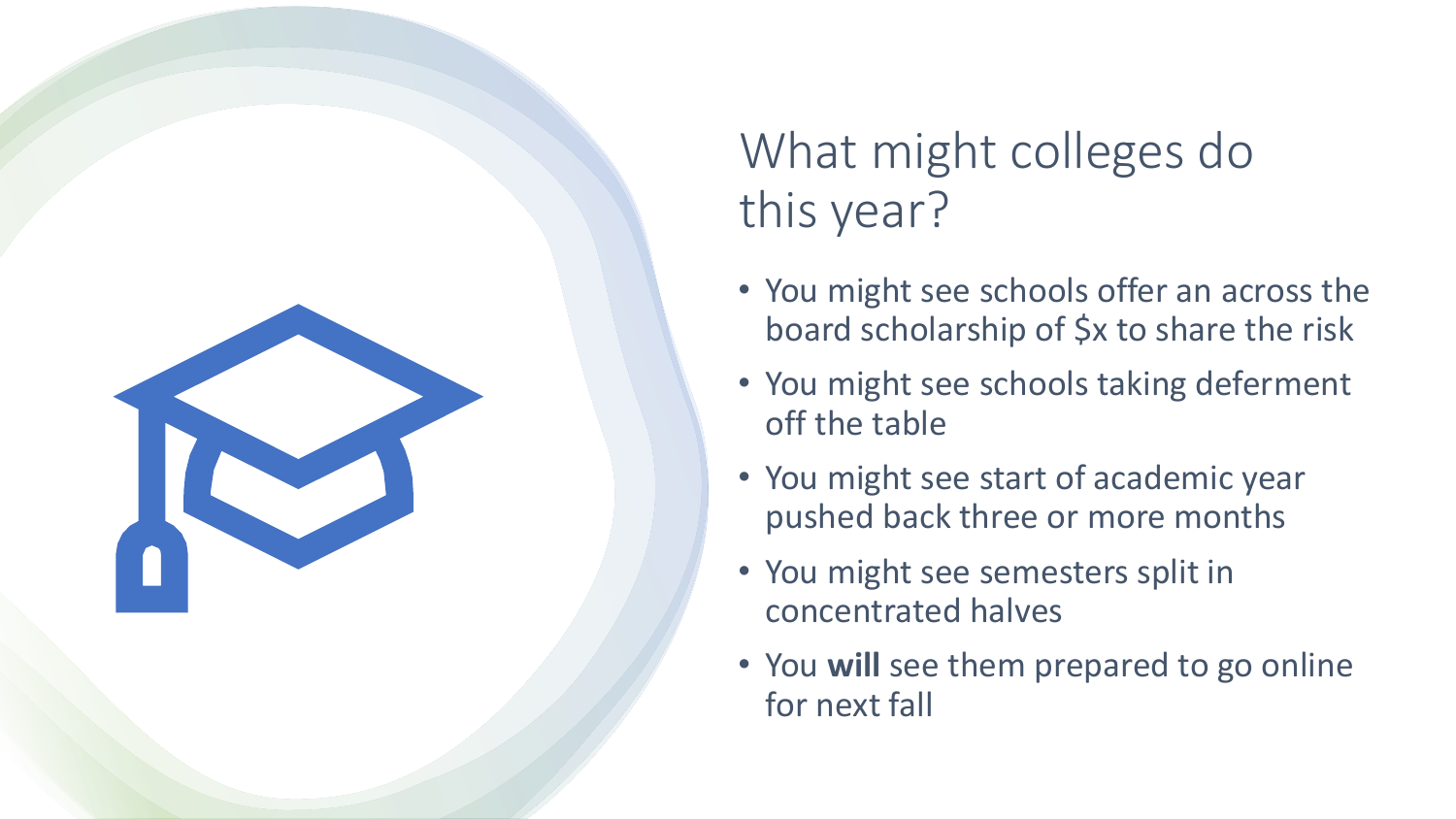# College Admissions Now: Juniors

- Standardized tests
	- SAT cancelled until late August; ACT likely to announce shortly
	- In-home tests coming
	- Institutions going test optional for this class
	- States holding the line on state scholarships
- Grades: colleges know there is wide "variety" across the board this semester
- Extracurriculars: On pause for many
- Backlog of deferred students from 2020?
- Demonstrated interest via online visits / chats / zooms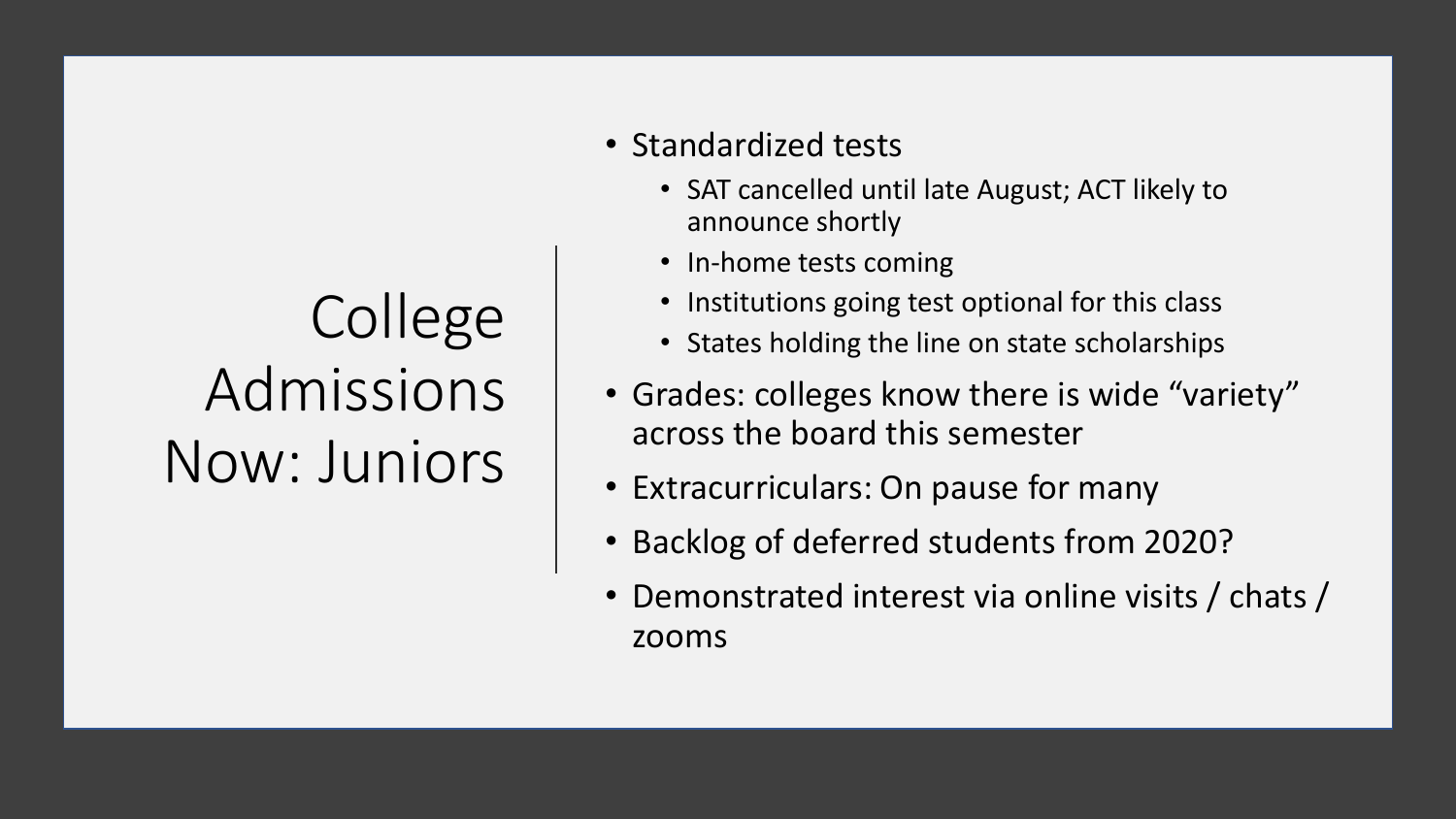# College Admissions: **Juniors**

- What will they consider?
	- Grades don't count this year out
	- Scores Many are going optional, bad testers get a break, but if the scores are strong, they may help
	- Sports likely to be a frozen year if your spring sport got cancelled.
	- NCAA recruitment also moving online and looking at current clips, flexibility within the NCAA
	- **Looking at broader student – where creative students and those engaging from home in opportunities are going to shine**
- Potential new metrics character assessment
- Speculation that colleges will be admitting more students from this year because of ambiguity in admissions cycle
- Balance with potential backlog of students who deferred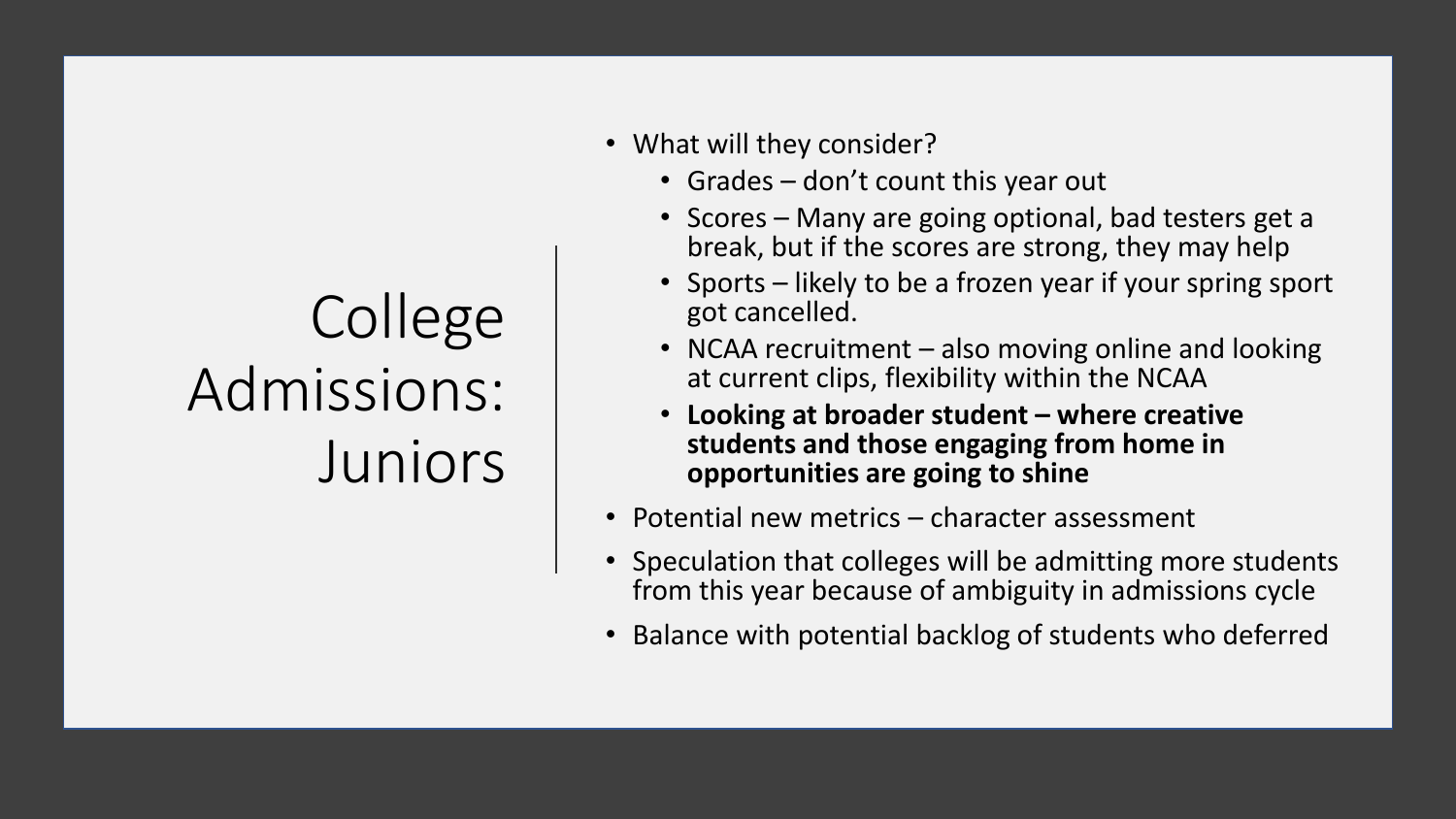

- Dozens of colleges waiving SAT/ACT, more to come
- Importance of subject tests, APs, and IBs waning
- Virtual demonstrated interest
- Students with creativity and ingenuity this summer demonstrate engagement and curiosity
- Students who keep going this semester will see more opportunities
- Colleges know grades for this part of the year all over the map